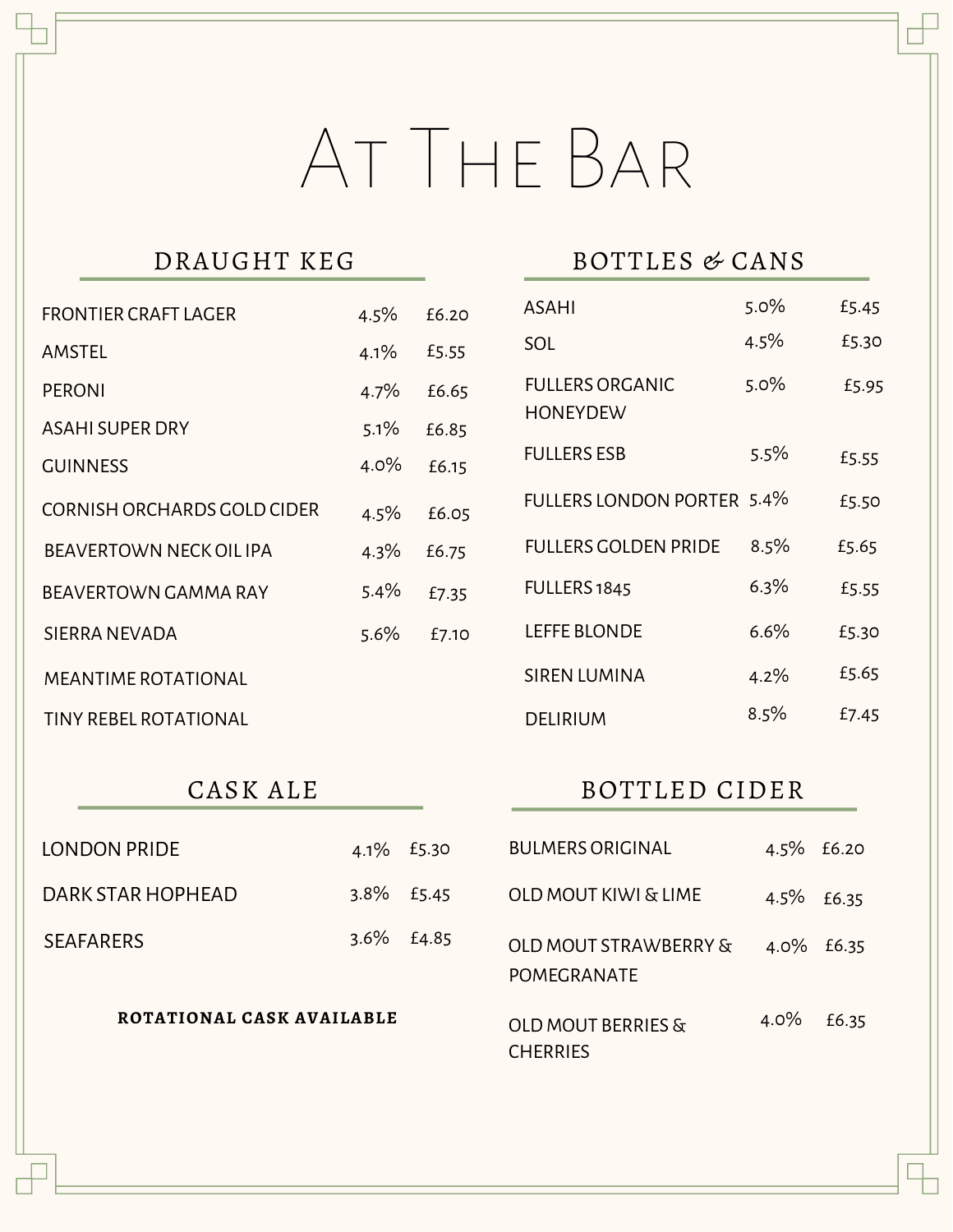# Low Alcohol & Gluten Free

#### LOW ALCOHOL

| HEINEKEN (69kcal)                       | $0.0\%$ | £3.80 |
|-----------------------------------------|---------|-------|
| LUCKY SAINT (52 kcal)                   | 0.5%    | £3.80 |
| SEEDLIP SPICE GIN (2.1kcal) 25ml        | 0.01%   | £3.45 |
| SEEDLIP GARDEN GIN (3.5kcal) 25ml       | 0.01%   | £3.70 |
| SIPSMITH FREE GLIDER GIN (0.5kcal) 25ml | 0.01%   | £2.80 |

#### GLUTEN FREE

| CRABBIES GINGER BEER     | $4.0\%$ |
|--------------------------|---------|
| <b>JUBEL ELDERFLOWER</b> | $4.0\%$ |
| <b>JUBEL GRAPEFRUIT</b>  | $4.0\%$ |

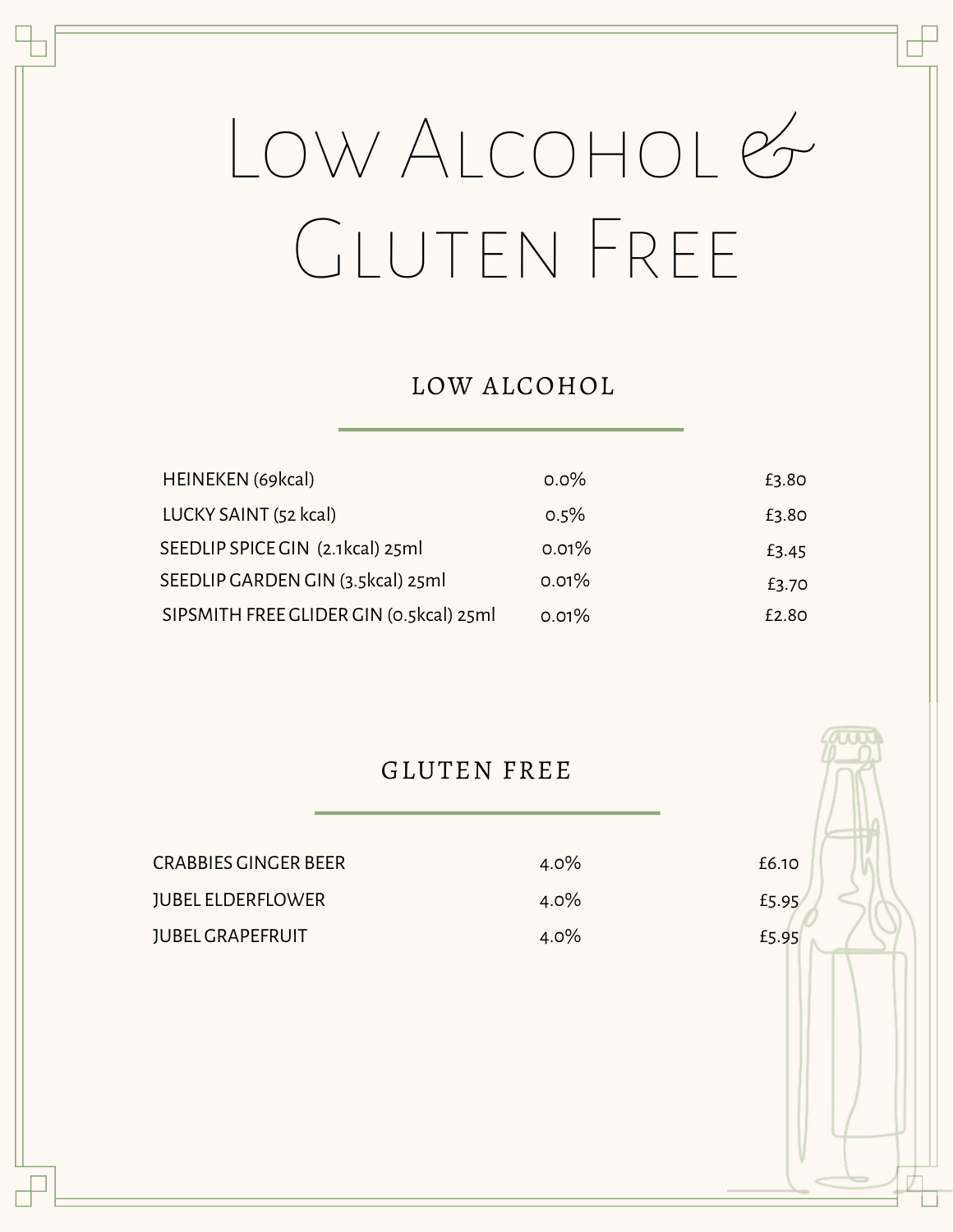# WINE LIST

#### WHITE

#### RED

| <b>BY THE GLASS</b>                                             | 175ML | 250ML BOTTLE        | <b>BY THE GLASS</b>                                             |                    | 175ML 250ML BOTTLE  |
|-----------------------------------------------------------------|-------|---------------------|-----------------------------------------------------------------|--------------------|---------------------|
| PARLEMONT SAUVIGNON<br><b>BLANC</b><br>COTES DE GASCOGNE FRANCE |       | £5.90 £8.50 £23.50  | ARTE NOBLE RESERVA<br>PINOT NOIR<br><b>CURICO VALLEY, CHILE</b> |                    | £6.30 £9.00 £25.00  |
| PAZO DE VILLAREI ALBARINO<br>RIAS BAIXAS SPAIN                  |       | £7.60 £11.00 £30.50 | <b>SHORELINE RED</b><br>WESTERN CAPE SOUTH AFRICA               |                    | £5.30 £7.60 £21.00  |
| EDWIN FOX SAUVIGNON BLANC<br>MARLBOROUGH, NEW ZEALAND           |       | £8.00 £11.50 £32.00 | <b>COTES DU RHONE</b><br><b>RHONE FRANCE</b>                    |                    | £7.40 £10.60 £29.50 |
| <b>FOLIO PINOT GRIGIO</b><br><b>VENETO ITALY</b>                |       | £5.60 £8.10 £22.50  | MARQUES RESERVA RIOJA<br><b>SPAIN</b>                           |                    | £8.30 £11.90 £33.00 |
| PICPOUL DE PINET DELSOL<br><b>LANGUEDOC FRANCE</b>              |       | £6.80 £9.70 £27.00  | VINA LA MENDOZA<br><b>MALBEC</b><br>MENDOZA, ARGENTINA          |                    | £7.00 £10.10 £28.00 |
| LA PALMA CHARDONNAY<br><b>CHILE</b>                             |       | £5.80 £8.30 £23.00  | RICHLAND CABERNET<br><b>SAUVIGNON</b><br>KING VALLEY AUSTRALIA  | £5.90 £8.50 £23.50 |                     |

## A BOTTLE OF SOMETHING SPECIAL?

| <b>WHITE</b>                                             |                                 | <b>RED</b>                                          |        |
|----------------------------------------------------------|---------------------------------|-----------------------------------------------------|--------|
| SANCERRE DOMAINE DURAND<br><b>LOIRE FRANCE</b>           | £41.50                          | RADIS ESTATE CABERNET SAUVIGNON<br><b>AUSTRALIA</b> | £47.00 |
| <b>SAN FELIPE PINOT GRIS</b><br>MENDOZA, ARGENTINA       | £25.50                          | LANARK LANE PINOT NOIR<br>MARLBOROUGH, NEW ZEALAND  | £31.00 |
| PULIGNY MONTRACHET BICHOT<br>COTE DE BEAUBE FRANCE, 2013 | £83.00                          | DON RECA GRAN RESERVA<br><b>CHILE</b>               | £39.00 |
| PETIT CHABLIS BICHOT<br><b>FRANCE</b>                    | £39.00                          | ST ESTEPHE CH MEYNEY<br><b>FRANCE</b>               | £55.00 |
|                                                          | <b>125ML MEASURES AVAILABLE</b> |                                                     |        |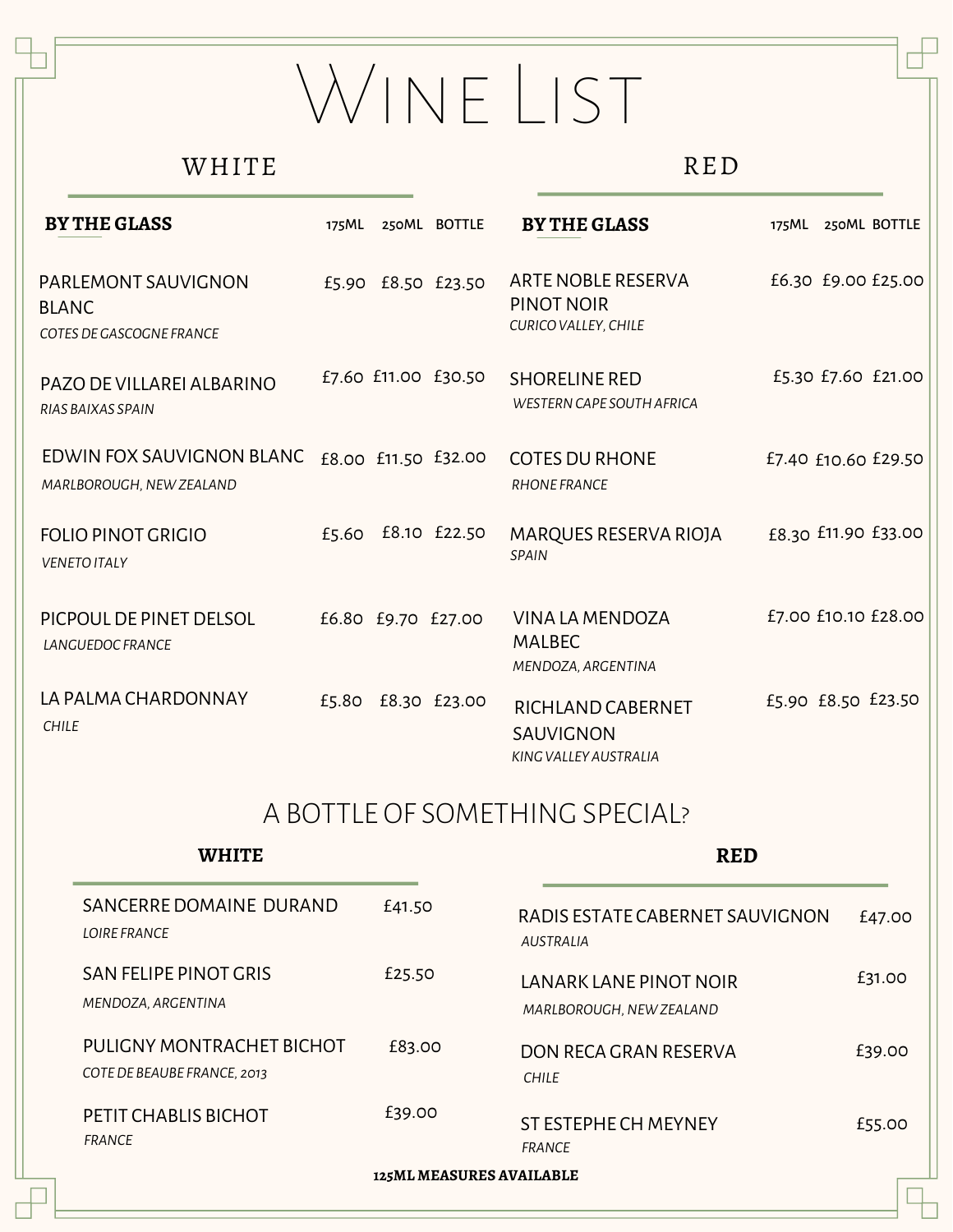## SPARKLING

|                                                             | <b>BOTTLE</b> |
|-------------------------------------------------------------|---------------|
| <b>MOINET PROSECCO DOCG</b><br><b>VENETO ITAI Y</b>         | £33.00        |
| BOLNEY ESTATE BUBBLY BRUT NV<br>WEST SUSSEX ENGLAND         | £46.00        |
| MOINET PROSECCO ROSE EXTRA DRY<br>DORSET ENGLAND            | £30.00        |
| COURT GARDEN CLASSIC CUVEE NV<br><b>FAST SUSSEX ENGLAND</b> | £26.50        |
| LAURENT-PERRIER BRUT NV<br>CHAMPAGNE FRANCE                 | £68.00        |
| LAURENT-PERRIER ROSE<br>CHAMPAGNE FRANCE                    | £85.00        |
| <b>LAVERSTOKE PARK BRUT</b><br>HAMPSHIRF FNGI AND           | £49.00        |
| BOLLINGER<br>CHAMPAGNE FRANCE                               | £75.00        |



**PROSECCO AND BOLNEY AVAILABLE BY 125ML**

# ROSÉ

|                                                         | 175ML | 250ML  | <b>BOTTLE</b> |  |
|---------------------------------------------------------|-------|--------|---------------|--|
| COMINO DEL PRATI PINOT GRIGIO BLUSH<br>PAYS D'OC FRANCE | £5.80 | £8.30  | £23.00        |  |
| <b>REINE DES FLUERS ROSE</b><br><b>FRANCE</b>           | £7.00 | £10.10 | £28.00        |  |
| LA BORIE ROSE<br><b>PROVENCE FRANCE</b>                 | £7.80 | £11.20 | £31.00        |  |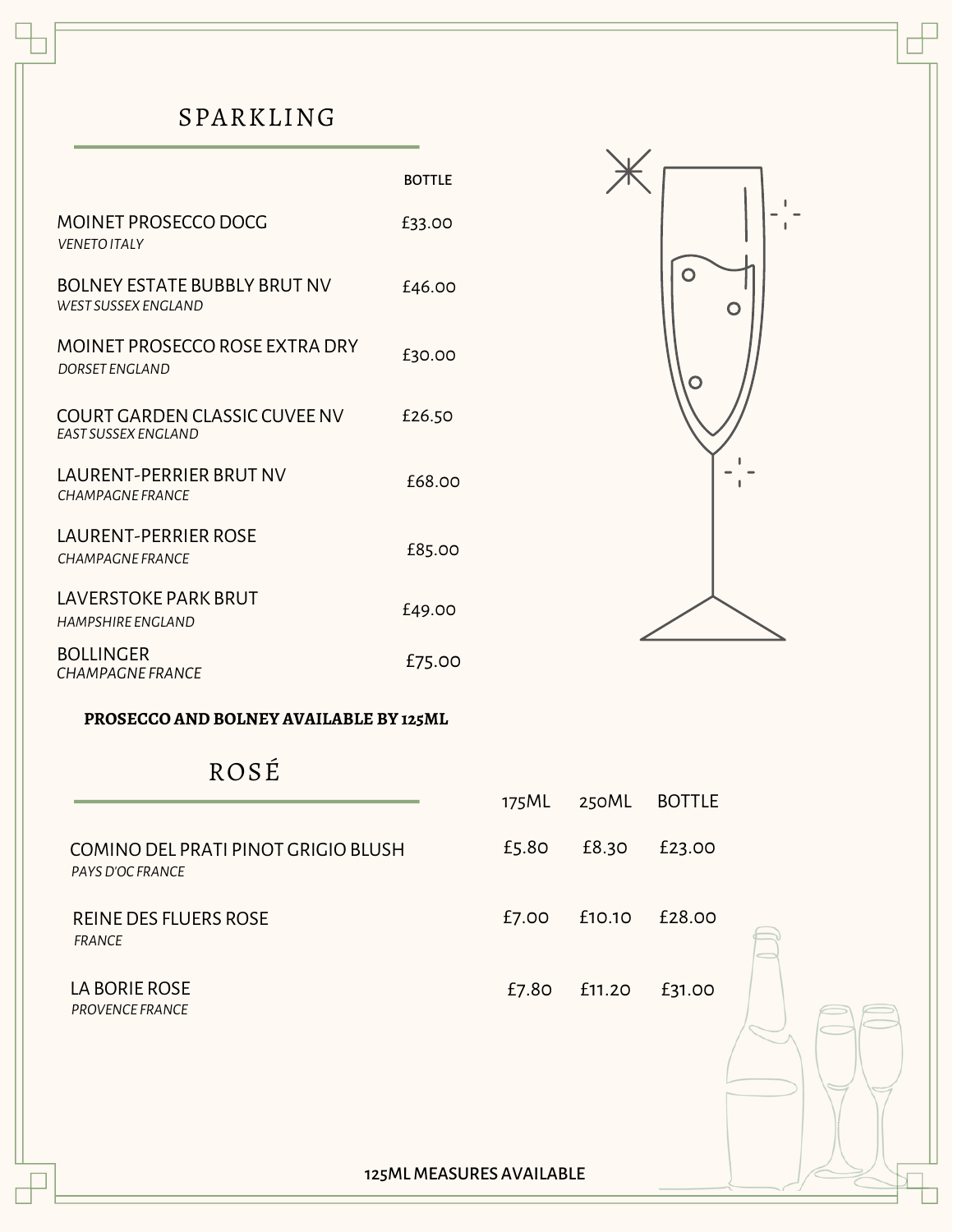# BIN ENDS

# WHITE

|                                                             | <b>BOTTLE</b> |
|-------------------------------------------------------------|---------------|
| I FS CENT VIOGNIER<br>FRANCF                                | £25.00        |
| 'Y' RESERVA SAUVIGNON BI ANC<br><b>CENTRAL VALLEY CHILE</b> | £27.50        |
| I A CAPITANA CHARDONNAY<br>CENTRAI VALLEY CHILE             | £30.00        |
| MÂCON-LUGNY                                                 | £30.00        |

*MÂCONNAIS, FRANCE*



## RED

|                                                                    | <b>BOTTLE</b> |
|--------------------------------------------------------------------|---------------|
| PALAZZO PISANO MERLOT<br>VENETO, ITALY                             | £23.00        |
| <b>MOMENTUM SOLARE</b><br><b>GASCOGNE FRANCE</b>                   | £24.50        |
| <b>CS EARL SHIRAZ</b><br>BAROSSA VALLEY, AUSTRALIA                 | £25.00        |
| 'Y' RESERVA CARMENERE<br><b>CHILE</b>                              | £26.50        |
| EDWIN FOX PINOT NOIR<br>MARLBOROUGH, NEW ZEALAND                   | £31.00        |
| <b>CESARI AMARONE CLASSICO</b><br><b>ITALY</b>                     | £50.00        |
| <b>ST EMILLION GRAND CRU</b><br><b>ARGENTINA</b>                   | £75.50        |
| <b>CRUZ ALTA GRAN RESERVE</b><br><b>MALBEC</b><br><b>ARGENTINA</b> | £35.00        |
| <b>LES VERSANT PINOT NOIR</b><br><b>FRANCE</b>                     | £25.00        |
| <b>CHATEAU POTENSAC MEDOC</b><br><b>FRANCE</b>                     | £45.00        |
| <b>BOURGOGNE PINOT NOIR</b><br><b>FRANCE</b>                       | £36.00        |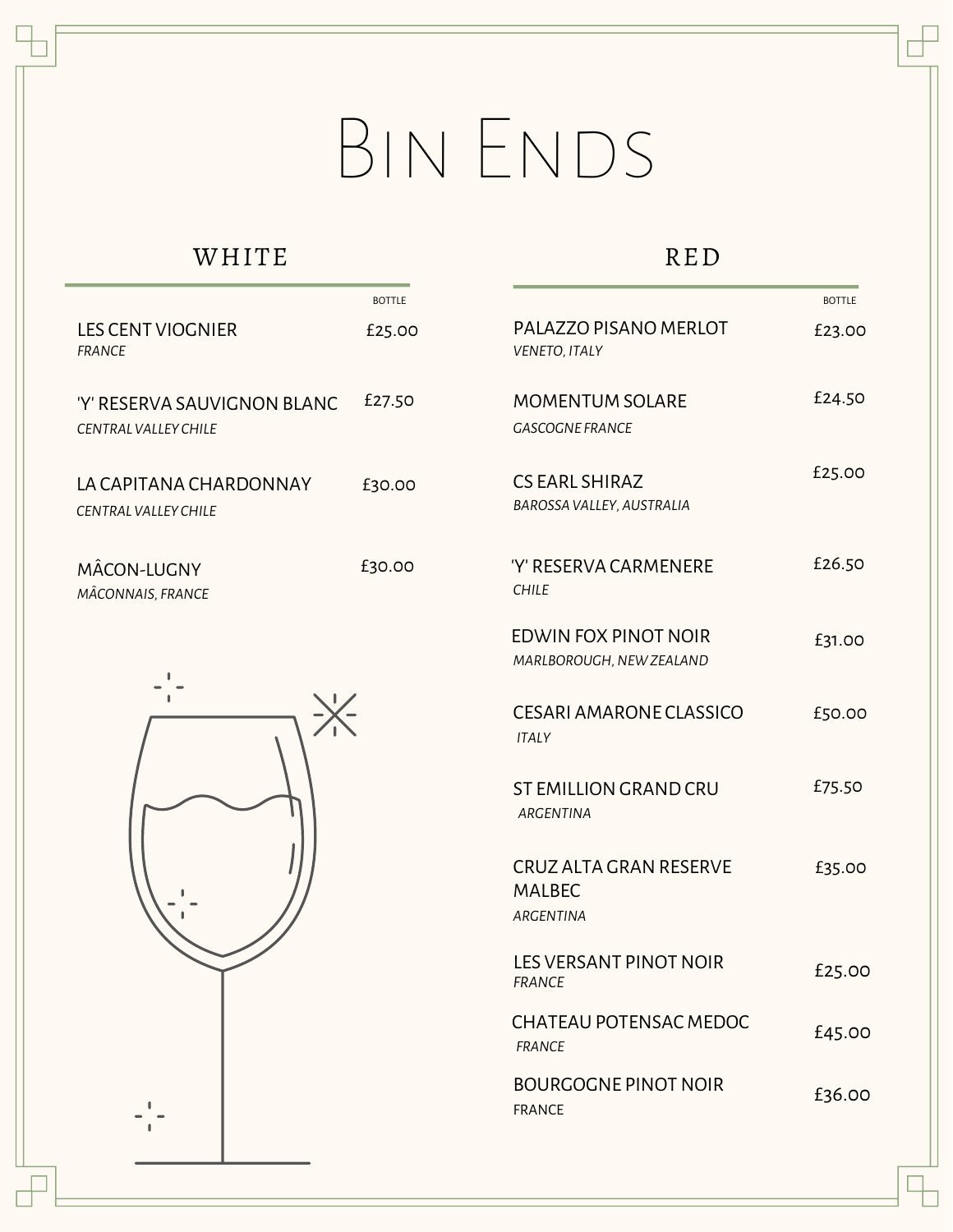# SPIRITS

 $25m$ 

### VODKA

|                     | <i><u>L</u></i> , , , , , |
|---------------------|---------------------------|
| <b>ABSOLUT BLUE</b> | £4.70                     |
| ABSOLUT VANILLA     | £5.05                     |
| <b>BELVEDERE</b>    | £5.30                     |
| <b>GREY GOOSE</b>   | £5.35                     |
| <b>SIPSMITH</b>     | £5.30                     |
| ZUBROWSKA           | £5.05                     |

#### APERITIF, LIQUERS & VERMOUTH

|                           | 25ml  |
|---------------------------|-------|
| <b>AMARETTO DISARONNO</b> | £4.50 |
| <b>APEROL</b> 50ml        | £4.10 |
| <b>ARCHERS</b>            | £4.20 |
| ADVOCAAT 50ml             | £4.10 |
| <b>BAILEYS</b> soml       | £5.00 |
| <b>CAMPARI</b> 50ml       | £3.75 |
| <b>CHAMBORD</b>           | £4.50 |
| <b>COINTREAU</b>          | £4.50 |
| <b>DRAMBUIE</b>           | £4.60 |
| <b>GRAND MARNIER</b>      | £4.75 |
| <b>JAGERMEISTER</b>       | £4.60 |
| KAHULA                    | £4.40 |
| <b>LIMONCELLO</b>         | £4.20 |
| <b>MARTINI DRY</b> soml   | £3.95 |
| <b>MARTINI ROSSO 50ml</b> | £3.95 |
| PIMMS 50ml                | £3.75 |
| <b>SAMBUCA BLACK</b>      | £4.40 |
| <b>SAMBUCA WHITE</b>      | £4.30 |
| <b>SOUTHERN COMFORT</b>   | £4.50 |

#### RUM

|                  | 25ml  |
|------------------|-------|
| <b>BACARDI</b>   | £4.05 |
| BACARDI SPICED   | £4.30 |
| HAVANA CLUB 3YR  | £4.05 |
| HAVANA CLUB 7YR  | £4.80 |
| KRAKFN           | £4.55 |
| MAHRU            | £4.20 |
| <b>MOUNT GAY</b> | £4.30 |
| RON ZACAPPA      | £5.55 |
| GOSHNGS          | £4.70 |
|                  |       |

#### FORTIFIED WINES

|                         | 50 <sub>ml</sub> |
|-------------------------|------------------|
| <b>FULLERS PORT</b>     | £2.40            |
| <b>TAYLORS LBV PORT</b> | £3.00            |
| BRISTOL CREAM SHERRY    | £2.50            |
| <b>TIO PEPE SHERRY</b>  | £2.40            |

### TEQUILA

|                     | 25ml  |
|---------------------|-------|
| PATRON ANJEO        | £5.85 |
| PATRON SILVER       | £5.75 |
| OLMECA BLANCO       | £4.05 |
| CAZCABEL            | £4.80 |
| <b>TEQUILA ROSE</b> | £4.15 |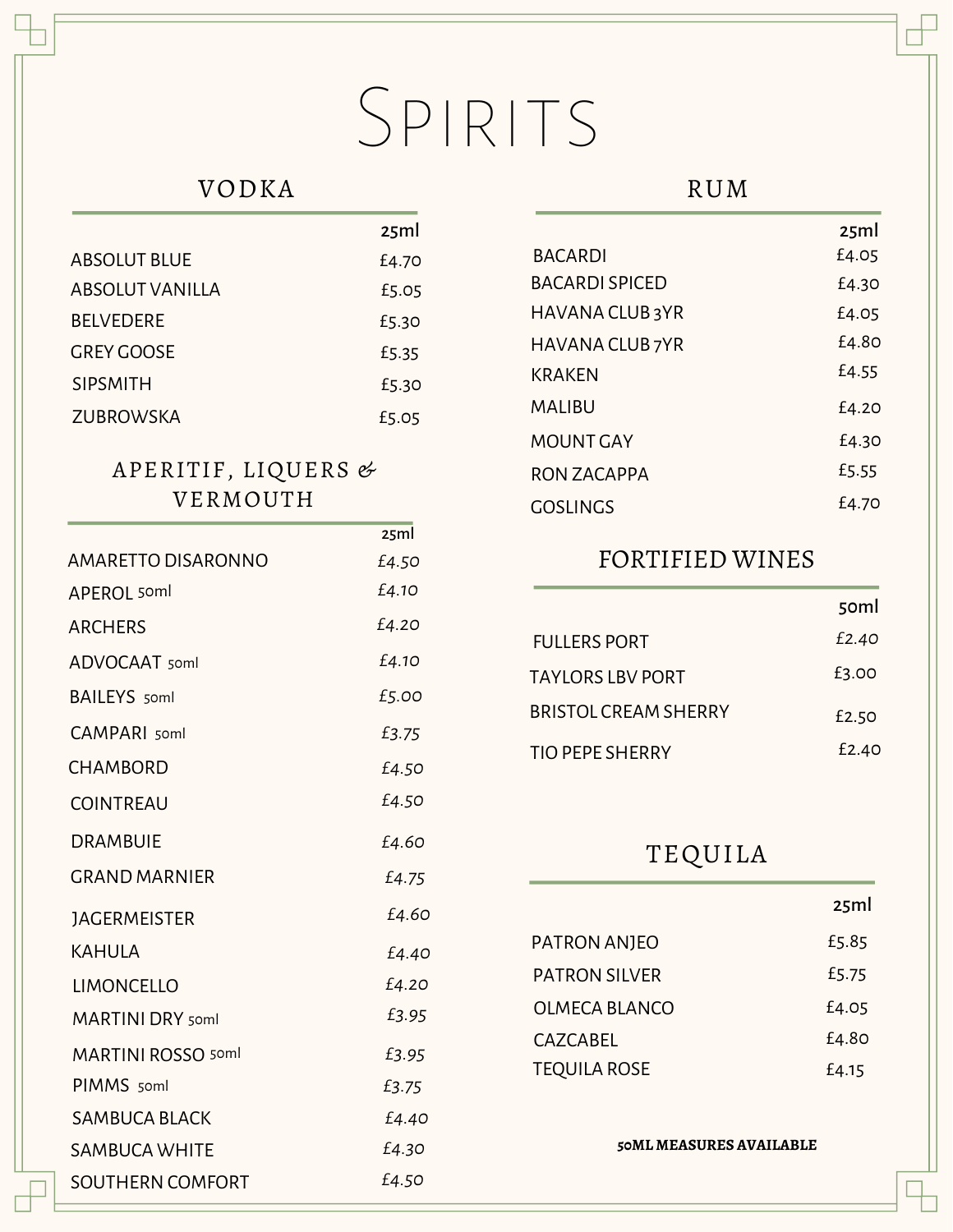# Gin

DRY

|                            | 25ml  |
|----------------------------|-------|
| <b>TANQUERAY</b>           | £4.50 |
| <b>TANQUERAY TEN</b>       | £5.85 |
| <b>HENDRICKS</b>           | £5.55 |
| <b>SIPSMITH</b>            | £5.35 |
| MONKEY 47                  | £5.90 |
| <b>JUST GIN</b>            | £5.55 |
| <b>BOE VIOLET</b>          | £5.75 |
| <b>SIPSMITH SLOE</b>       | £5.05 |
| <b>SILENT POOL</b>         | £5.90 |
| <b>TANQUERAY SEVILLE</b>   | £5.35 |
| NUMBER <sub>3</sub>        | £6.35 |
| <b>ONE GIN</b>             | £5.90 |
| <b>PINK PEPPER</b>         | £6.10 |
| POMELO GIN                 | £5.80 |
| <b>ROKU GIN</b>            | £5.10 |
| <b>WIGHT MERMAID</b>       | £5.80 |
| <b>FOUR PILLARS SHIRAZ</b> | £5.80 |
| <b>WHITLEY NEIL</b>        | £5.50 |

### FRUITY

|                               | 25ml  |
|-------------------------------|-------|
| SIPSMITH STRAWBERRY SMASH     | £5.55 |
| SIPSMITH LEMON DRIZZLE        | £5.55 |
| SIPSMITH ZESTY ORANGE         | £5.50 |
| <b>VERANO PASSIONFRUIT</b>    | £5.10 |
| WARNER ELDERFLOWER            | £5.45 |
| WARNER HONEYBEE               | £5.90 |
| WARNER RHUBARB                | £5.90 |
| WHITLEY NEIL RHUBARB & GINGER | £5.50 |
| WHITLEY NEIL BLOOD ORANGE     | £5.55 |
| PINKSTER PINK                 | £5.55 |
| <b>CHASE PINK GRAPEFRUIT</b>  | £5.80 |

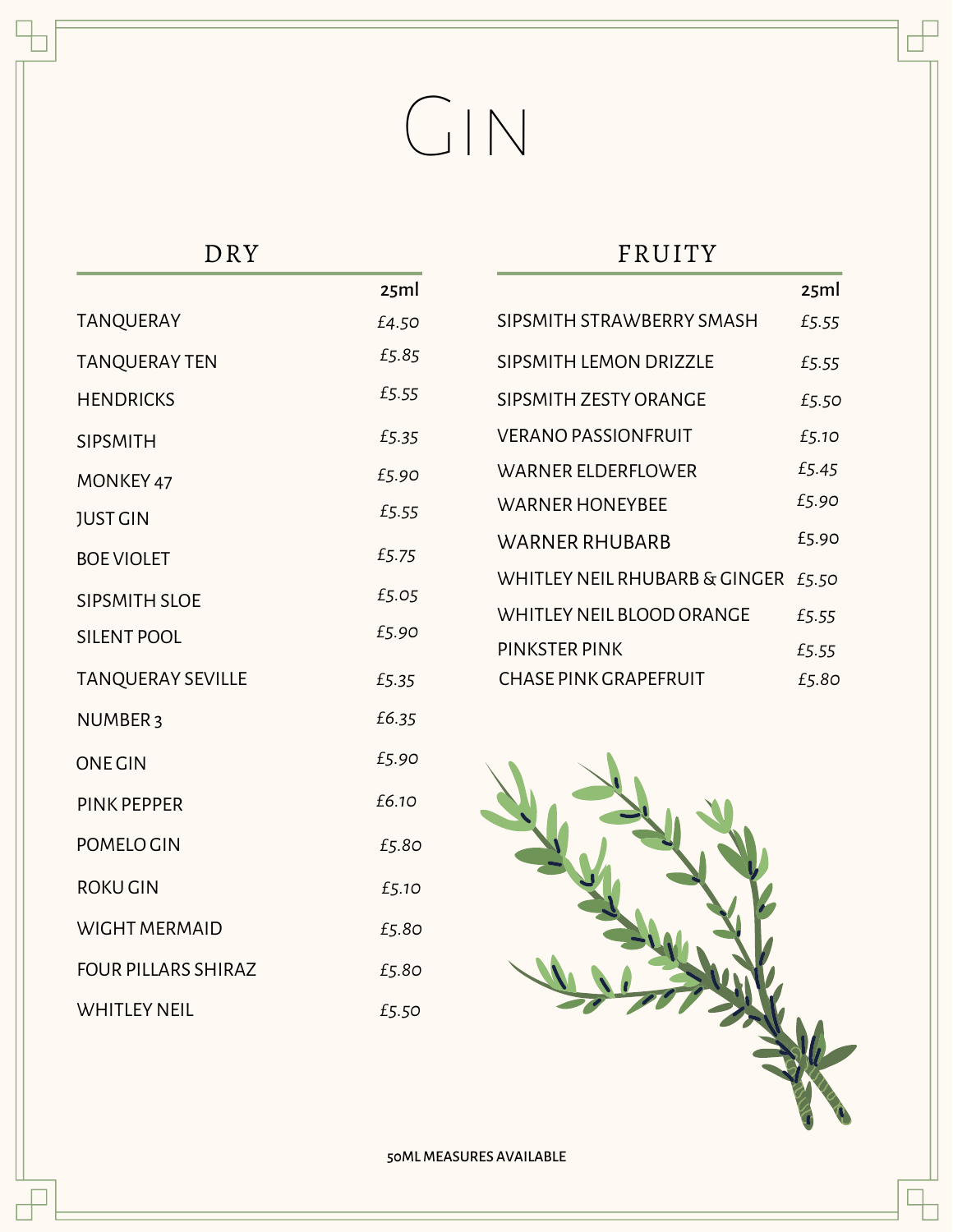# Whisk(e)y

## WHISK(E)Y

|                        | 25ml  |
|------------------------|-------|
| OBAN <sub>14</sub> YR  | £5.20 |
| HIBIKI                 | £6.80 |
| <b>GLENFARCLAS</b>     | £6.80 |
| <b>TALISKER10YR</b>    | £5.10 |
| LAPHROAIG 10YR         | £5.20 |
| GLENFIDDICH 12YR       | £5.10 |
| <b>GLENLIVET</b>       | £5.10 |
| <b>MONKEY SHOULDER</b> | £4.70 |
| <b>JAMESON</b>         | £4.50 |

### BOURBON

|                           | 25ml  |
|---------------------------|-------|
| WOODFORD RESERVE          | £5.15 |
| <b>BULLEIT</b>            | £4.80 |
| MAKERS MARK               | £4.85 |
| <b>JACK DANIELS</b>       | £4.60 |
| <b>JACK DANIELS HONEY</b> | £4.80 |

## BRANDY/COGNAC

|                    | 25ml   |
|--------------------|--------|
| <b>HENNESSY XO</b> | £10.40 |
| REMY MARTIN        | £5.35  |
| <b>COURVOISIER</b> | £4.35  |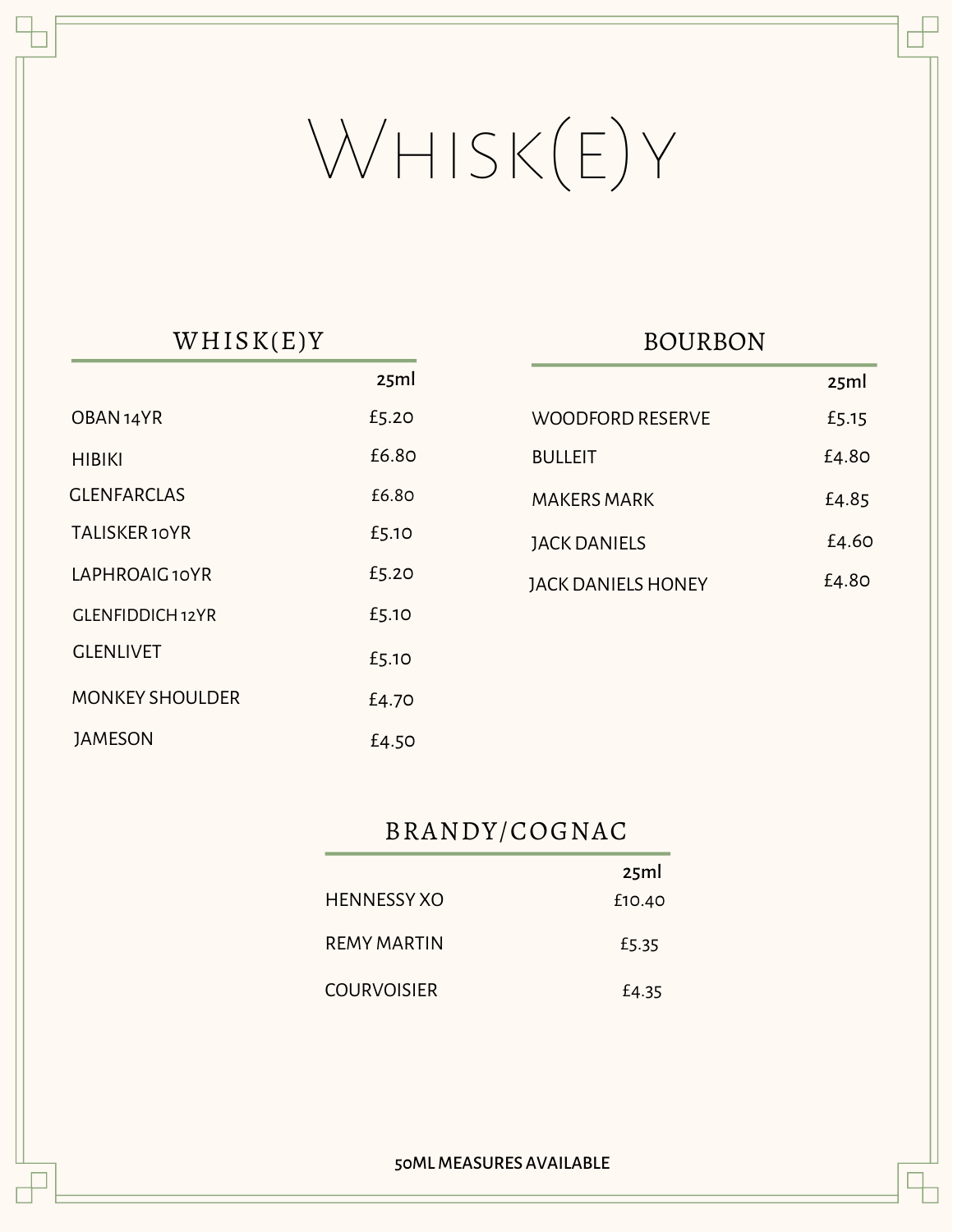# Cocktails

#### APEROL/ ELDERFLOWER SPRITZ

50 ML APEROL OR ST GERMAIN, PROSECCO, SODA AND ORANGE/LEMON SLICE

#### BLOODY MARY

50ML ABSOLUTE VODKA, BRITVIC TOMATO JUICE, PEPPER, TABASCO, WORCESTERSHIRE SAUCE, LEMONJUICE, CELERY SPRINKLES

#### ESPRESSO MARTINI

50ML ABSOLUT VODKA, KAHULA, SUGAR SUGAR SYRPUB, ESPRESSO SHOT AND TOPPED WITH COFFEE BEANS

#### FRENCH MARTINI

25ML ABSOLUT VODKA, 25ML CHAMBORD AND PINEAPPLE JUICE

#### PORNSTAR MARTINI

50ML ABSOLUT VANILLA, PASSIONFRUIT LIQUOR, PASSIONFRUIT PUREE AND A SHOT OF PROSECCO

£10.50 EACH

# Shooters

#### B52

BAILEYS/KAHLUA/GRAND MARNIER

#### BABY GUINNESS

KAHLUA BAILEYS

JAM DOUGHNUT

BAILEYS CHAMBORD

SLIPPERY NIPPLE

BAILEYS SAMBUCA

£4.50 EACH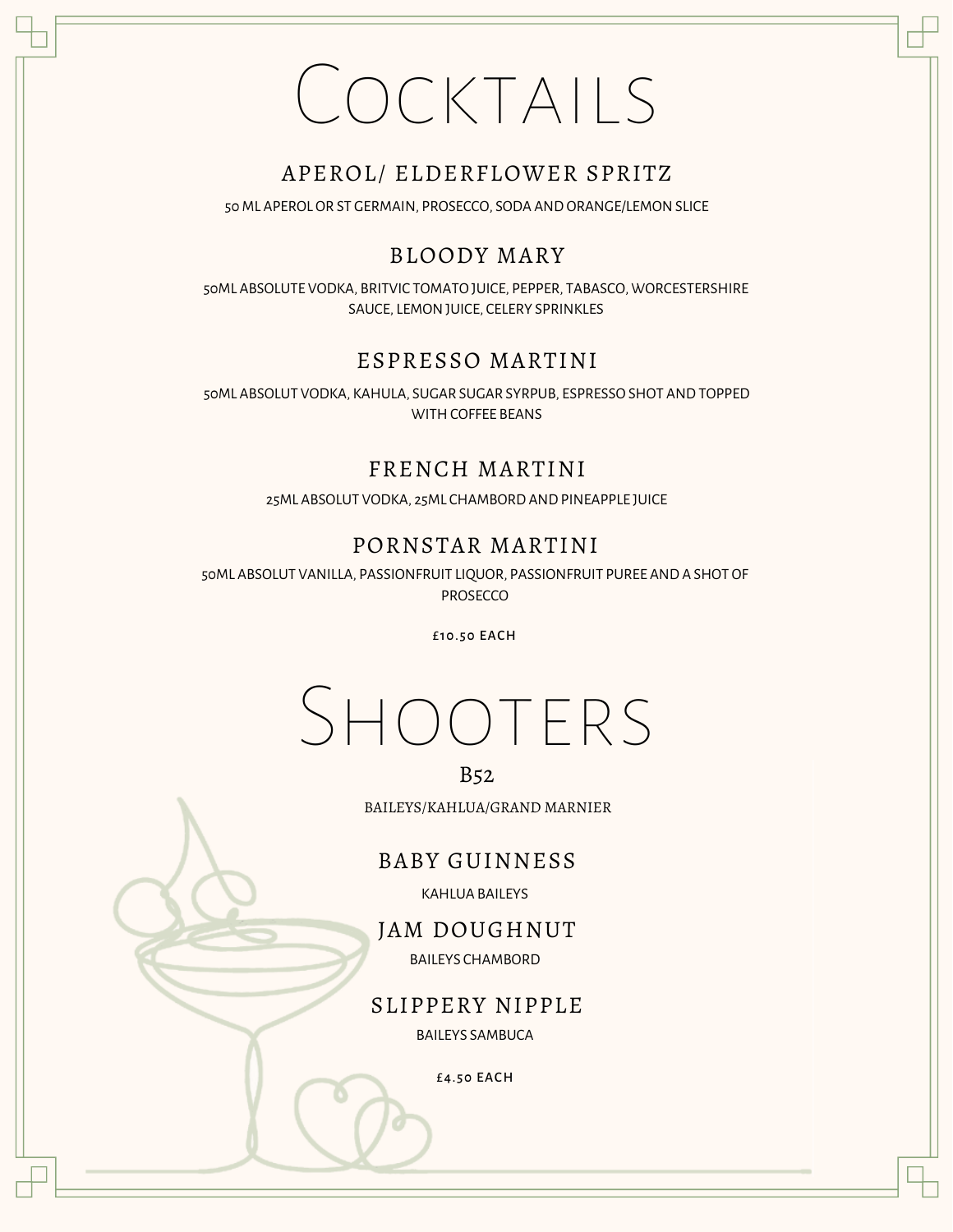# Soft Drinks

#### SOFT REFRESHEMENTS

| <b>DRAUGHT</b>                    |       |
|-----------------------------------|-------|
| PEPSI MAX (2kcal)                 | £2.95 |
| PEPSI (122kcal)                   | £3.05 |
| LEMONADE (2.7kcal)                | £2.95 |
|                                   |       |
| <b>CORDIALS</b>                   |       |
| LIME(3.5kcal)                     | £1.10 |
| BLACKCURRENT (6kcal)              | £1.10 |
| ELDERFLOWER (8.5kcal)             | £1.10 |
|                                   |       |
| <b>CAWSTON PRESS SPARKLING</b>    |       |
| RHUBARB (23kcal)                  | £3.30 |
| ELDERFLOWER (22kcal)              | £3.30 |
| APPLE SPARKLE (24kcal)            | £3.30 |
|                                   |       |
| J20                               |       |
| APPLE & MANGO (50kcal)            | £3.30 |
| APPLE & RASPBERRY (52kal)         | £3.30 |
| ORANGE & PASSIONFRUIT (52kcal)    | £3.30 |
|                                   |       |
| <b>BELU STILL SPARKLING WATER</b> | £3.15 |
|                                   |       |
| <b>CAWSTON PRESS KIDS CARTION</b> | £2.15 |
| APPLE & MANGO (27kcal)            |       |
| RED BULL SUGAR FREE (3kcal)       | £4.40 |
|                                   |       |
| <b>EAGER JUICE</b>                |       |
| ORANGE (151kcal)                  | £3.20 |
| CRANBERRY (164kcal)               | £3.20 |
| APPLE (447kcal)                   | £3.20 |
| PINEAPPLE (151kcal)               | £3.20 |
|                                   |       |
|                                   |       |
|                                   |       |

#### FEVERTREE RANGE

| PREMIUM TONIC (58kcal)       | £2.90 |
|------------------------------|-------|
| LIGHT TONIC (15kcal)         | £2.85 |
| LEMON TONIC (17kcal)         | £2.85 |
| AROMATIC TONIC (17kcal)      | £2.85 |
| MEDITERRANEAN TONIC (19kcal) | £2.85 |
| ELDERFLOWER TONIC (19kcal)   | £2.85 |
| <b>GINGER ALE (18kcal)</b>   | £2.85 |
| <b>GINGER BEER (19kcal)</b>  | £2.85 |
|                              |       |

#### **HOT DRINKS**

| AMERICANO (24kcal)                          |                                       | £2.50 |
|---------------------------------------------|---------------------------------------|-------|
| CAFE LATTE (122kcal)                        |                                       | £2.85 |
| CAPPUCCINO (122kcal)                        |                                       | £2.85 |
| FLAT WHITE (97kcal)                         |                                       | £2.85 |
|                                             | DOUBLE MACCHIATO (49kcal)             | £2.15 |
| MOCHA (82kcal)                              |                                       | £3.00 |
| ESPRESSO (24kcal)                           |                                       | f2.00 |
|                                             | DOUBLE ESPRESSO (24kcal)              | £2.50 |
|                                             | HOT CHOCOLATE (238kcal)               | £3.00 |
| (24kcal)                                    | <b>SELECTION OF TEAS FROM TEAPIGS</b> | £2.30 |
| <b>EVERYDAY BREW</b>                        |                                       |       |
| CHAMOMILE                                   |                                       |       |
| DARJEELIN EARL GREY                         |                                       |       |
| <b>MAOFENG GREEN TEA</b>                    |                                       |       |
| PFPPFRMINT                                  |                                       |       |
| <b>CHAI</b><br>ASK OUR STAFF ABOUT OUR MILK |                                       |       |
| <b>ALTERNATIVES &amp; SYRUP FLAVOURS</b>    |                                       |       |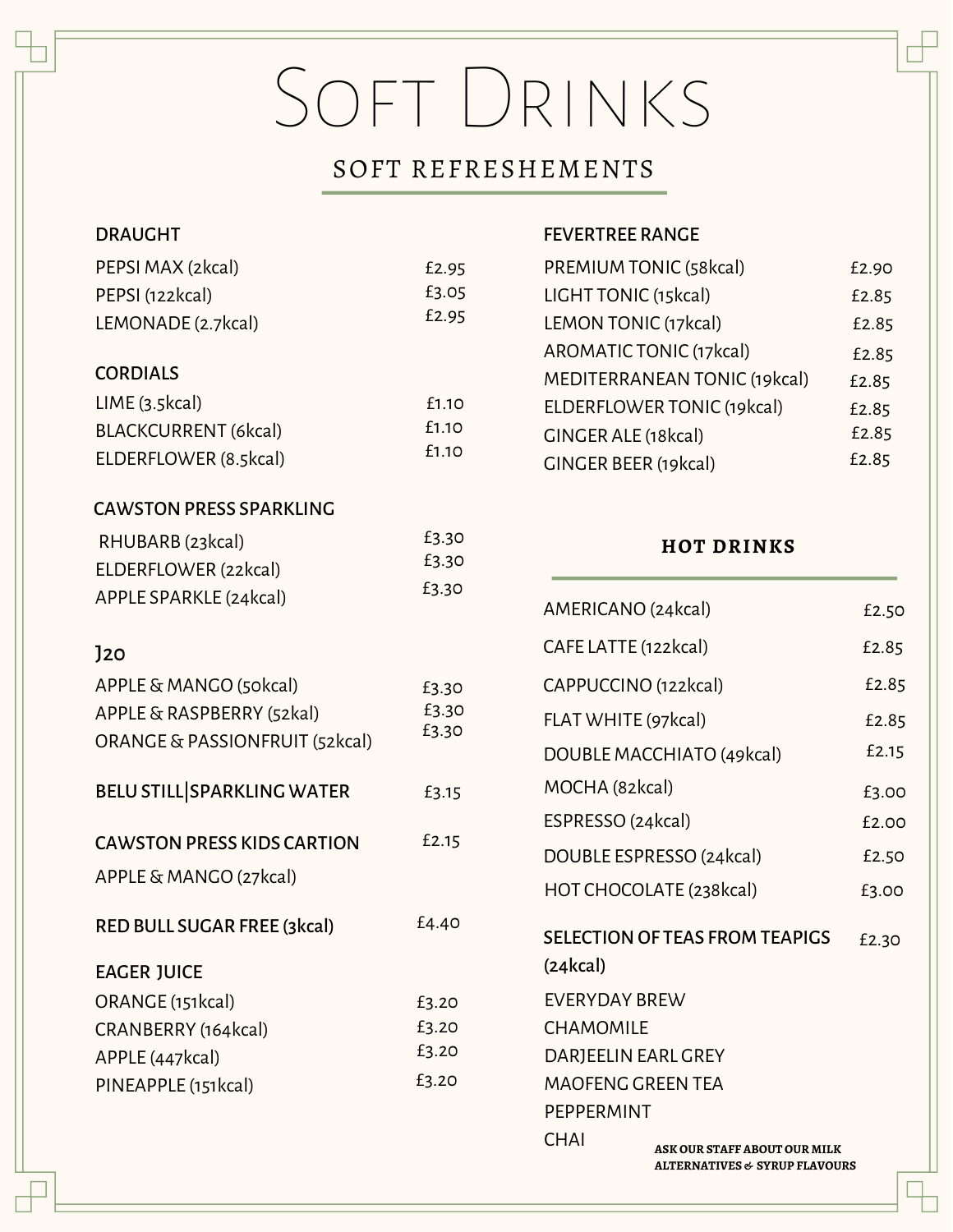# Booking a FUNCTION?

WEDDINGS WAKES PARTIES BIRTHDAYS CHRISTENINGS OTHER

Buffet Menus Available

#### Bookable Areas

Atrium | Seated 40 - Standing 60 - Fully Private Atrium & Half Patio Garden | Seated 60 - Standing 80 - Semi Private Platform Bar | Seated 14 - Standing 25 - Non-Private/Casual High Bar | Seated 21 - Standing 30 - Non-Private/Casual

Enquire at tapontheline.manager@fullers.co.uk

**OR** via our website www.tapontheline.co.uk